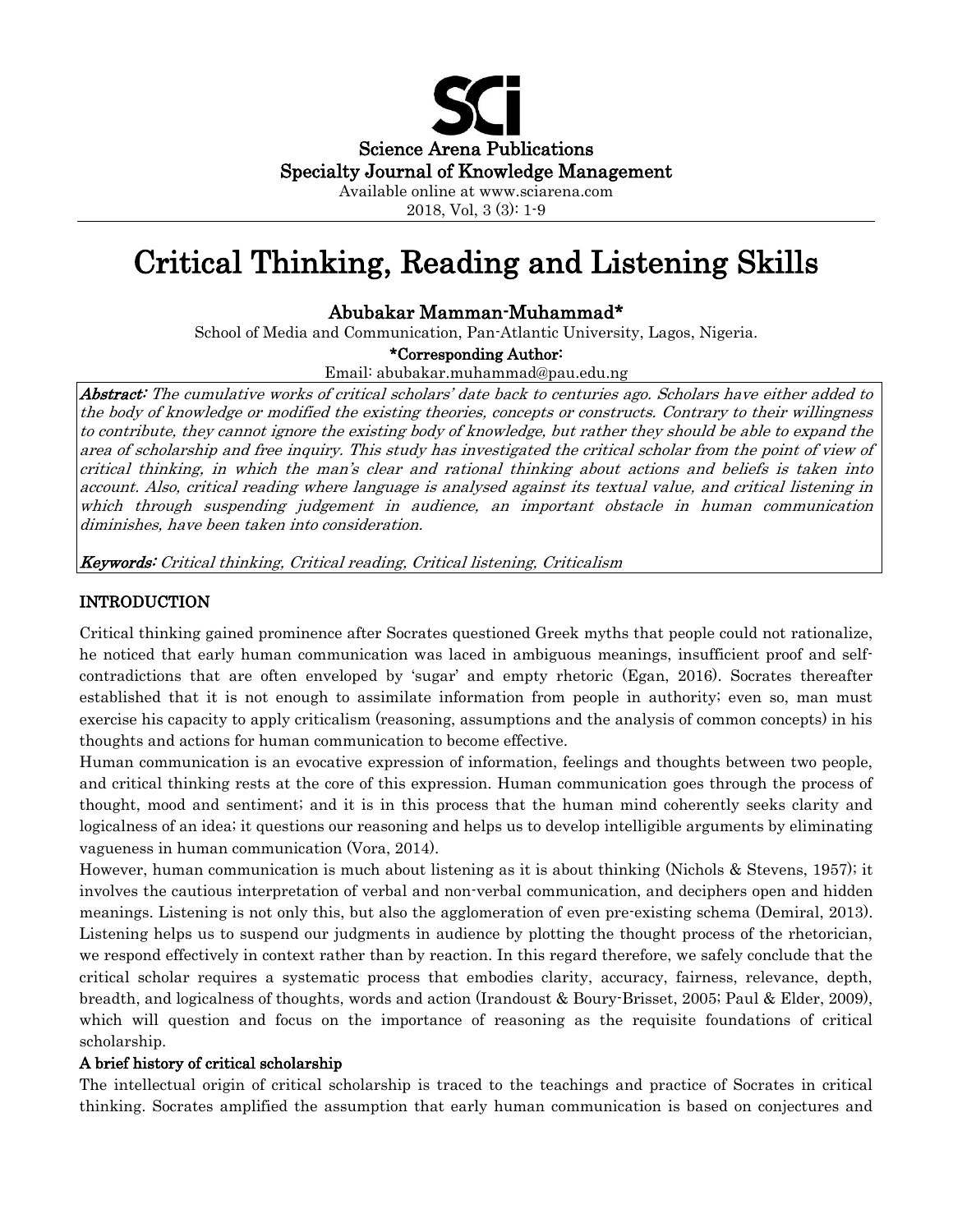unjustifiable claims, which produce confusing meanings and are often self-contradictory (Oyler & Romanelli, 2014). He laid the foundation for critical thinking by amplifying the importance of academic evidence, examination of reason, consideration and scrutiny of common assumptions and the systematic monitoring of implications of words and action. Through 'Socratic Questioning', scholars can now emphasize the need for clarity and logical consistency in any argument.

To preserve this line of inquiry, Plato documented the teachings and practices of Socrates, which was later amplified by Aristotle and other Greek scholars who agreed that assumptions and conjectures have no room in scholarship, unless they pass through the rigour of critical thought (Paul & Elder, 2009). The Greeks therefore, concretized the teachings and practice of critical thinking by fostering the understanding of deeper truths; they established a systematic process of thought that traces the implications of our words and actions broadly and deeply, where only objectivity and common reasoning are accepted beyond their face value.

It was with this foundation that the teachings of Thomas Aquinas (Sumna Theologica) in the middle ages found its intellectual pedigree. He subjected his work to the rigour of critical thought, by testing and considering possible criticisms at every stage of its (Sumna Theologica) development. His work, amplified our consciousness not only to the supremacy of reasoning but also to the systematic refinement of reasoning and cross-questioning (Spinale, 2015).

Other notable works in critical scholarship continued in the renaissance period (15-16th Century Europe) with scholars like John Colet, Desiderius Erasmus and Thomas Moore who questioned the foundations of religion, human culture, law and freedom among other issues (Yoran, 2010). They concluded with the assumption that human nature is devoid of criticalism and as such failed to address 'clear and present needs'. Francis Bacon in his book 'The Advancement of learning' also collaborated the positions of the trio, he argued for the importance of empirical studies and the dangers of leaving the human mind to its natural propensities (McClinton, 2010). René Descartes immediately followed the contributions of these scholars with his book 'Rules for the direction of the mind' where he amplified and supported the need for clarity and precision in human communication (Joachin, 1957). This does not exclude the works of Niccolo Machiavelli especially in his epistle to the prince of France (The Prince), therein he disparaged the common assumptions on the functions of the state by laying the foundations for political thought (Harrison, 2011). Within the same era in England, Thomas Hobbes and John Locke adopted the critical reasoning approach where the worldview is expressed by evidence. One of the major contributions of Locke is the development of critical scholarship by encouraging accountable governments to surrender to the logical criticism of thoughtful citizens (Paul & Elder, 2009).

Following the successes of these scholars, people like Robert Boyle, Sir Isaac Newton, Pierre Bayle, Charles-Louis de Secondat, Baron de La Brède et de Montesquieu commonly known as Montesquieu advocated the critical thinking. Others including François-Marie Arouet, known by his nom de plume Voltaire and Denis Diderot all reflected critically on the conceited worldviews and advocated for their replacement with views that are based on evidence and critical reasoning (Deligiorgi, 2005; Paul & Elder, 2009; Bhanderi, 2015).

Afterwards, the contributions of scholars like Adam Smith (Wealth of Nations), Immanuel Kant (Critique of pure Reason), the economic critique of Karl Max, the 'Descent of Man' by Charles Darwin, and in the understanding of human cognition in the works of Sigmund Freud contributed largely in the understanding of human communication (Melton, 2011). Critical scholarship also paved the way for its application in cultural studies, anthropology and linguistics.

In the last two centuries, scholars like William Graham also published his study on the foundations for anthropology and sociology in 1906. He noted the significance of critical thought against our social indoctrination (uncritical); this was collaborated by the works of Charles Sumner with emphasis on critical learning and a pragmatic approach to human communication supported by John Dewey, Ludwig Wittgenstein also raised the significance of theories in human communication (Deligiorgi, 2005). From these contributions,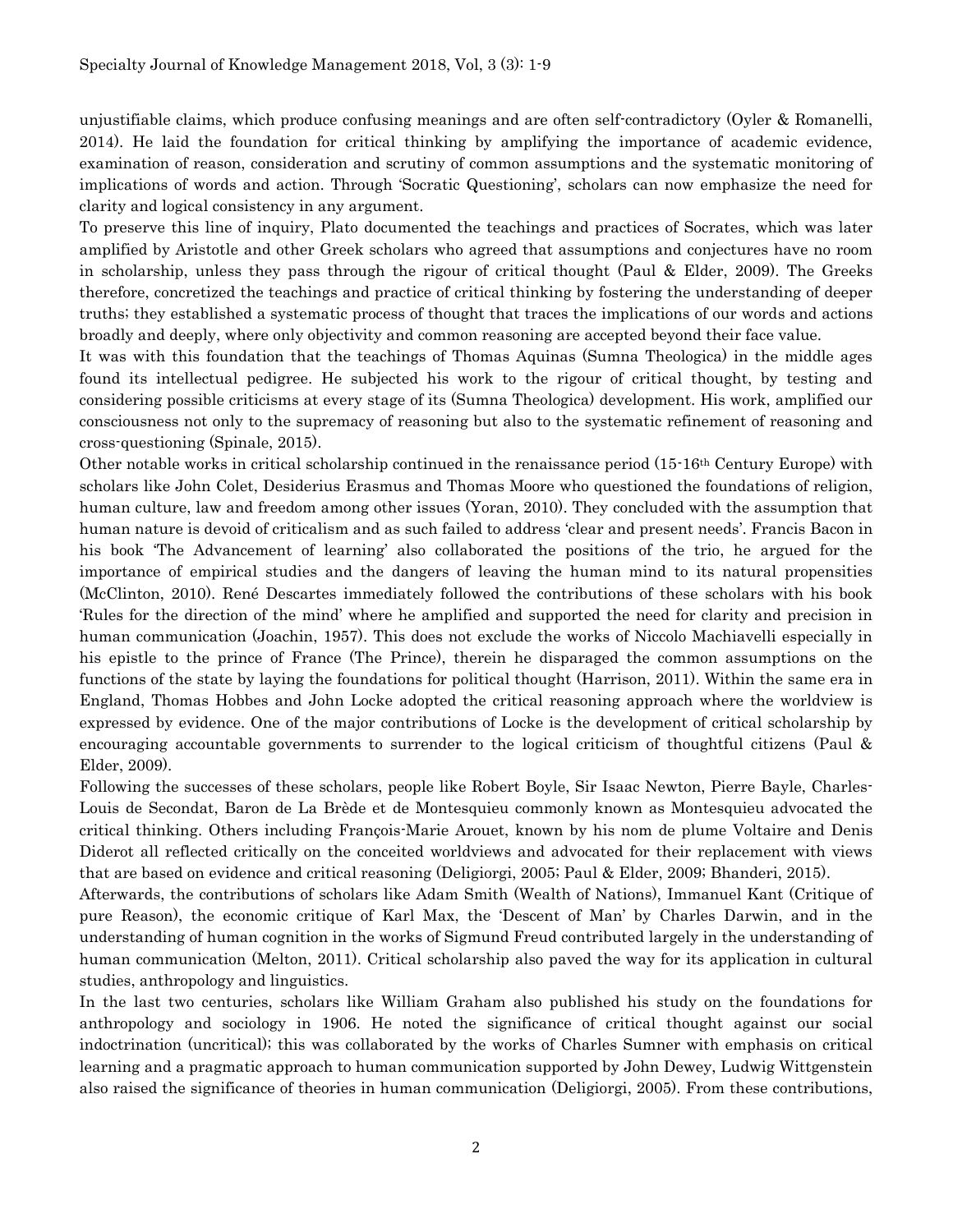the vulnerability of the human mind and how it reconciles typecasts and stooges in human communication have been understood.

## Critical thinking

The etymology of critical thinking has its origins in the word 'critical' which was derived from two Greek words- 'kriticos' which means perceptive judgment, and 'kriterion' which means standard. Therefore, etymologically, the word 'critical' infers the growth of 'perceptive judgement based on empirical standard' (Paul, Elder, & Bartell, 1997). In its simplest definition, critical thinking refers to a mode of thinking that improves our thought processes through a skilful analysis, assessment and reconstruction. Critical thinking is a self-examined, self-corrective and self-disciplined process of inquiry. It presumes a concurrence to rigorous standards and excellence, it embodies all the constructs that make human communication effective with a strong obligation to overcome our innate ability to pamper 'self' to the detriment of 'all' (Nadel, Majewski, & Sullivan-Cosseti, 2007).

Therefore, we safely conclude that critical thinking in an exceptional pursuit that is practical, hinged on the Greek philosophy of living an 'examined life', it is imbedded in skills, insights and values that constitute the thought process from beginning to the end. As a learning tool, it entrusts the practicability in our words and action. Critical thinking is transformative and formative; it promulgates logical standards and helps us to negotiate the relationships between our thoughts, and reading and listening capacities.

### Critical thinking: The thought process

For the purpose of this study, we have examined the thought process using the Paul-Elder critical thinking framework which is divided into three modules namely:

- 1. The elements that constitute the thought process (reasoning)
- 2. The intellectual standards applicable in the thought process
- 3. The intellectual personas concomitant with a cultured critical thinker, which will be the results of the consistency, discipline and application of intellectual standards to the rudiments of thought.

These modules form the foundations of critical thinking according to Paul and Elder (1997). The execution of these modules is however dependent upon the mastery of the following elements:

# 1. The elements that constitute the thought process (reasoning):

- a. That there must be tenacity in all reasoning (purpose)
- b. That reasoning is not done in abstraction but rather to question or solve a problem
- c. That assumptions must form the primary basis for reasoning
- d. That reasoning is subjective and cannot be disentangled from a given point of view
- e. That reasoning must be drawn by empiricism (information and evidence)
- f. That concepts and ideas must shape the expression of the thought process
- g. That conclusions must accept inferences and extant interpretations to make sense
- h. That reasoning must be determinate with possible implications and consequences

# 2. The intellectual standards applicable in the thought process:

Intellectual standards refer to the elements applied to verify the quality of the thought process (Paul, Elder, & Bartell, 1997); they are applied to foster uniformity and acceptability of the thought process by ensuring the following elements which are adhered to:

- a. Clarity- which will include elaboration, illustration and applicable examples,
- b. Accuracy- which stipulates the verification process and also guarantees the authenticity of the claim,
- c. Precision- stresses the need for details, correctness and specificity,
- d. Relevance- implies the relationship of the problem, its tolerability and its significance to the body of knowledge,
- e. Depth- examines the difficulties, complexities and the challenges inherent in the thought process,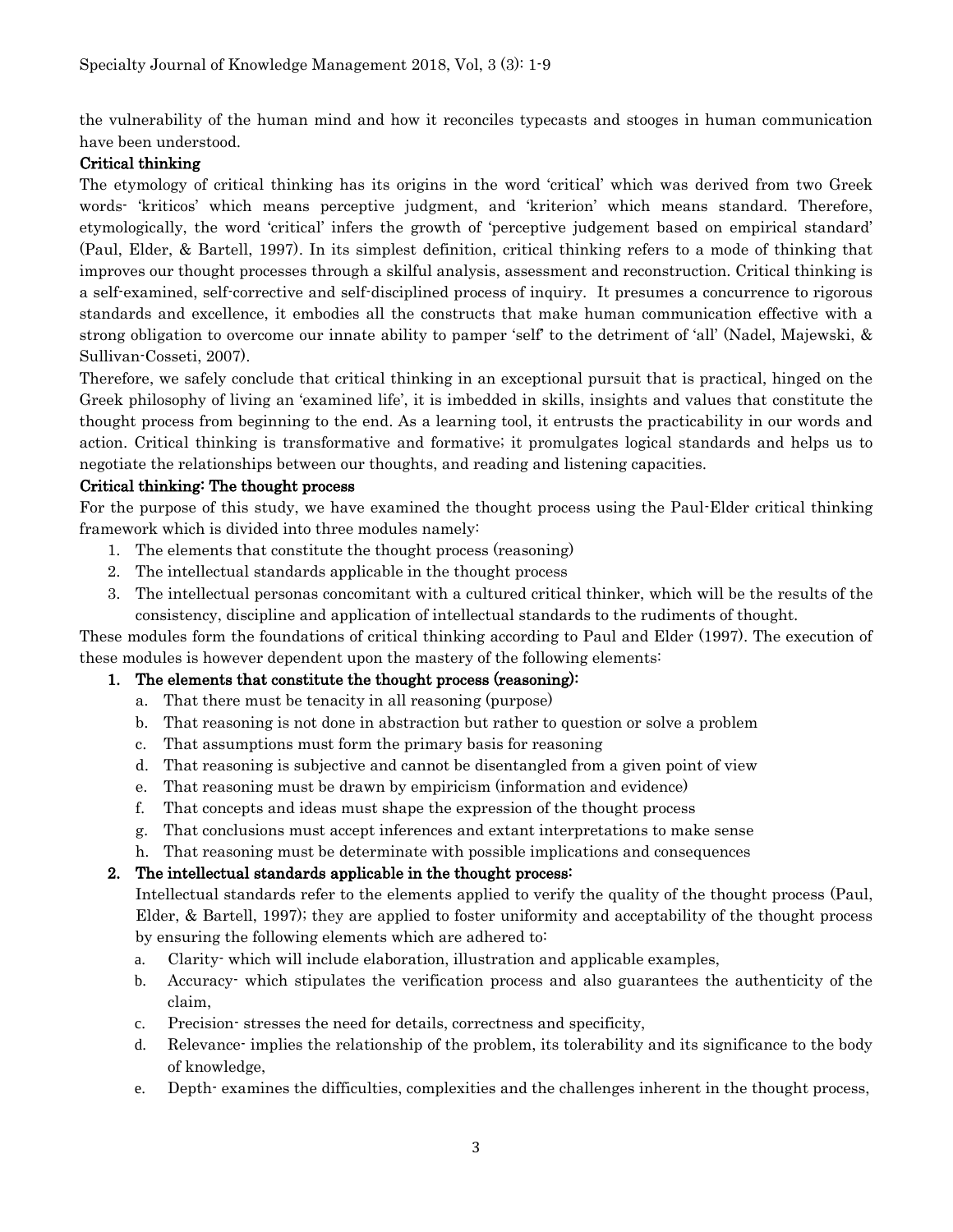- f. Breadth- the sturdiness to accommodate different perspectives and the flexibility to be examined from different 'intellectual lenses,'
- g. Logic- is simply defined as the common sense appeal, it embodies the consistency in the argument and the use of evidence or information to provide necessary support,
- h. Significance- stresses the importance of the thought process by elevating it for intellectual consideration and the elucidation of facts drawn in the thought process,
- i. Fairness- puts the thought process in context by re-examining the thought intent and keeping faith to educated guesses,

It is in this regard that the critical thinker becomes intellectually humble, which is the mean between intellectual haughtiness and intellectual timidity (Church, 2015). The critical thinker becomes intellectually courageous, begins to exhume intellectual empathy, exercises intellectual autonomy, earns intellectual integrity, demonstrates intellectual perseverance, becomes intellectually confident and exhibits fairmindedness in critical scholarship.

These personas produce a cultured critical scholar who has the capacity to raise pertinent questions, by clearly formulating them with utmost precision, has the ability to access and asses relevant information for effective interpretation, arrives at informed conclusions that can be tested against intellectual standards, and is open to alternative thought processes by evaluating common assumptions and practical concerns. Finally, a cultured critical thinker is able to converse successfully with others to design and find answers to complex problems (Wagner, 2008).

## Reading

Reading is a deliberate process undertaken in human communication to reduce ambiguity about connotations a given text expresses, it also includes the conciliation of open and hidden meanings between the text and its reader, and is a mental process for interpreting symbols (Chang, 1983).

Whereas, reading comprehension refers to the understanding of our conclusions after the negotiations of meaning between a text and the reader, reading comprehension involves the assimilation and interpretation of both existing and external schema (Rayner, Foorman, Perfetti, Pesetsky, & Seidenberg, 2001). It also shows that reading comprehension is an 'art' that relies on the mastery of phonology, arrangement, semantics and pragmatics (Tompkins, 2010).

Reading dates back to the invention of writing in 400 BC (Coulson, 2008). There is a consensus among scholars who assume that reading aloud (clare legere) was more common in the distant past contrary to reading silently (legere tacite or legere sibi) (Jajdelska, 2007). However, the deep-thinking movement, which controlled the world of 'accepted wisdom' mostly in 18th century Europe, consists of a range of ideas that spun around critical thinking as its major foundation of authority and legitimacy, it also promoted submissive reading instead of inventive interpretation (De Certeau, 1984). During this era, writing ranked superior to reading as the art of writing ranked equally with the production of cultural heritages, in this regard; the society relegated readers and considered them as passive citizens.

After the gloomy days, reading became renowned as a panacea to societal predicaments, during the renaissance and until the 20th century, self-discovery was illuminated by the art of reading. A reader was then celebrated as the arbiter of rationality and progress. Egalitarians and anarchists all see reading as an ethical and cerebral resource for conducting a pulsating public life, and to the middle class reading is a necessary tool for social change.

In the 21st century however, there is a growing propensity to cheapen the reader (Herrema, 2005), despite our technological advancements and the growing influence of the new media, and we have lost our intellectual autonomy to define what the 'culture ideal' is really. This argument therefore, is concerned that the damaging influence of digital technology and the internet on reading comprehension is actually a conjecture.

### Reading typologies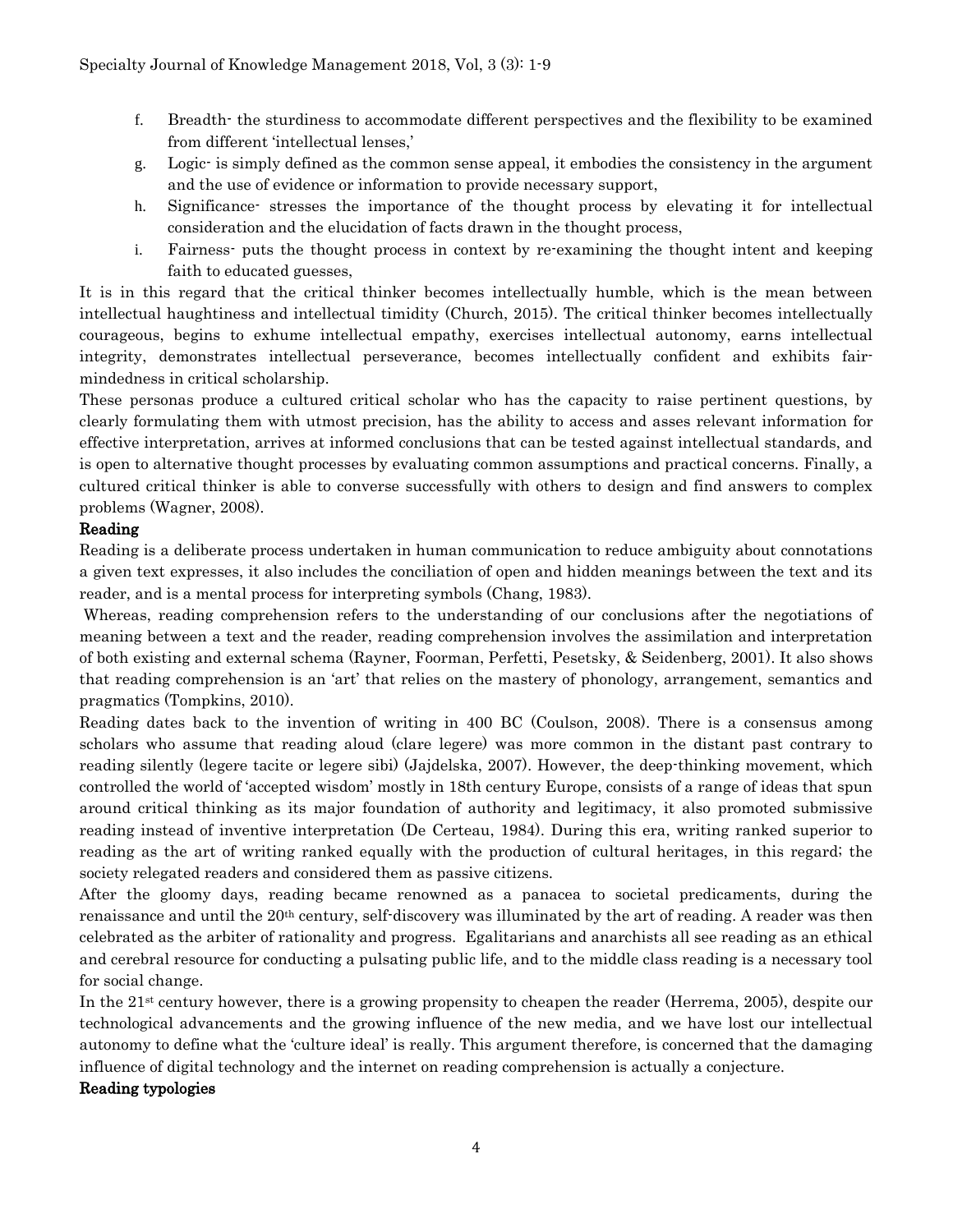There has been attempts by different scholar to categorize reading typologies, while some categories featured independently; many of them are only a sub-set of the other (Solak, 2014). In this regard therefore, reading should be broadly categorized by its orality or its silence.

- 1. Reading aloud (oral)
- 2. Reading silently
	- a) Intensive reading
		- i. Reading linguistically
		- ii. Content reading
	- b) Extensive reading
		- i. Reading by skimming
		- ii. Reading by scanning
		- iii. Global reading

**Oral reading**- oral reading or oral reading fluency is described as the capacity to express texts quickly and accurately, it is a reading typology that allows the reader to decode the wordings of a page (Rasplica & Cummings, 2013). There is evidence that proves reading fluency is connected to oral reading, this makes it an important element required in reading comprehension (Neuman, 1996).

Silent reading- this type of reading also encounters other sub-types such as intensive reading where the reader is concerned about specificity on one hand and extensive reading, which deals with fluency and comprehension of large amount of materials directly (Renandya, 2007). Extensive reading may include reading for pleasure or technical reading. Although technical text may be more academically appealing, it often involves two specific types of reading which are- 'scanning' for important details or 'skimming' for indispensable connotations. In addition, a third sub-type is the 'global reading,' which is a rapid and proficient read gives the reader a general meaning of the text.

## Reading methodologies

Reading is a process that is perfected by an unceasing practice, improvement, and fine-tuning. Reading is creative and at the same time critical. We create meanings by innately deviating from its literal texts. Unlike other processes, reading cannot be controlled or restricted to ordinary interpretations; it is individualistic and allows the reader to make meaning introspectively (De Certeau, 1984). By adopting certain reading methodologies, the capacity to explore texts during interpretation has been enhanced.

- Sub-vocalization- sometimes is referred to as eye reading, it is combined with internal vocalization to the mimic of the spoken word (Moidel, 1998); although scholars have condemned it for slowing reading comprehension, sub-vocalization remains a method of reading.
- Speed reading- is a reading method that is hinged on the speed of the reader that does not affect reading comprehension. It is perfected by breaking apart words in a body of text, which will improve the reading rate.
- Proofreading- is the reading method charged with identifying and correcting textual errors (grammar, punctuation and formatting errors). During proofreading, reading comprehension is suspended in favour of textual accuracy, as such a proof-reader may miss the incoherency of an article in favour of its textual correctness.
- Re-reading- simply means rereading an already read text. It is useful for a reflective responsive connection and self-reflection, and it allows the reader to situate his thoughts around the textual plots or events (Spacks, 2011).

For the purposes of teaching, the following reading methods are also important-

- a. Structure-proposition-evaluation (SPE)- where reading is done in three phases (structure, logic and evaluation),
- b. Survey-question-read-recite-review (SQ3R)- used in public schools by instructors to be able to teach what is read.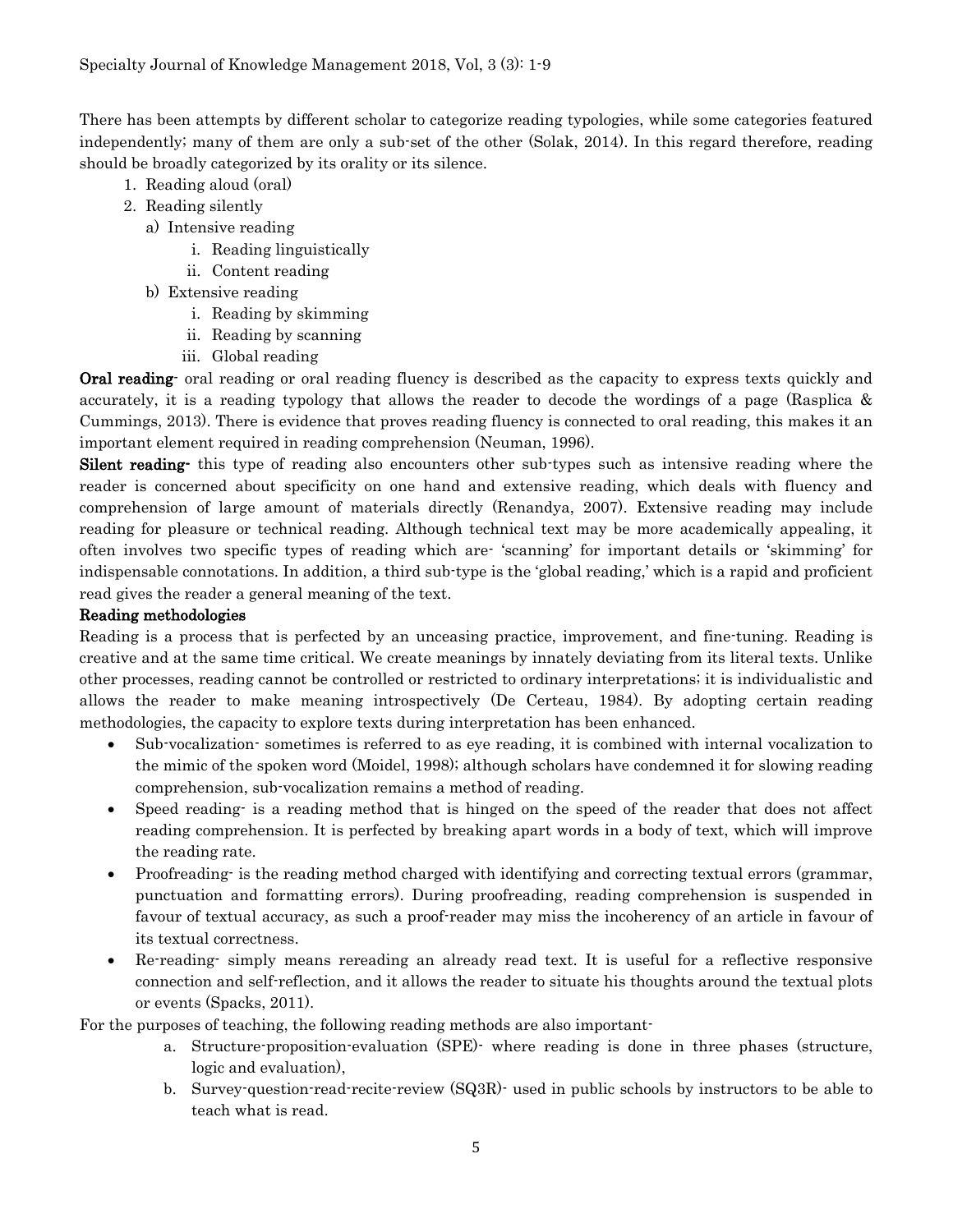- c. Multiple intelligence- as a linguistic activity it allows the reader to infer to several intelligences (sight, hearing and feel) while reading
- Rapid-serial-visual presentation (RSVP) used to measure speed-reading, it refers to the method of presenting one word at a time using specified eccentricity. It helps to reduce inter-word and intraword saccades.

# Critical reading

On the other hand, critical reading refers to the capacity to engage a text actively in a process that seeks to analyse, interpret and evaluate it (Reza, 2011). It employs the critical thinking skills by subjecting the text to Socratic questioning. Critical reading is interested in the coherency of the argument; to achieve this it applies the following considerations-

- a. Readers' background
- b. Purpose and strength of claim
- c. Evidence applied in the reading process
- d. The logic between the claim and the evidence
- e. Balance in judgment
- f. Reading limitations and
- g. Interest in research methodology for academic papers.

## Reading disabilities

Scholars have catalogued three different disabilities in reading, although they sometime overlap, they remain distinct in their characteristics (Catts, Adlof, Hogan, & Weismer, 2005). The three reading disabilities are-

- 1. Deficit in phonology- which implicates a major problem in orality when it comes to processing phonology,
- 2. Deficit in processing orthography- is also referred to as a problem in reading fluency, and
- 3. Deficit in reading comprehension- which sometimes overlaps with the first two, but distinctive as a social learning disability. This should not be confused with weak impulse control, distractibility and problems with comprehending spoken language (Moats & Tolman, 2009).

### Listening

Listening is described as a deliberate interpretative action of a listener to understand and draw meaning from a spoken or uttered wave (sound); the spoken word is processed by alerting, deciphering and comprehending the production and the effect of such sounds. Listening comprehension is gradually becoming an active and interpretive language procedure where listeners are animatedly tangled in the construction of meaning (Murphy, 1989).

Listening can be any of the following-

- a. Discriminative listening- occurs when distinct sounds are identified, it is through the amplification of these differences that we make sense of the expression, discriminative listening can be an advantage at early stages of development as it aids in the understanding of language phonemes. It is also a disaster at later stages of human development as it becomes a barrier mostly in the understanding of a second language.
- b. Listening for comprehension- if we plot it in sequence, then it will come immediately after discriminative reading. It is the capacity to comprehend the meaning of words by understanding the rules of grammar, lexicon and syntax. As an important aspect of human communication, it benefits from the extraction of key facts and meaning from a long article. It is also referred to as content, informative or full listening.
- c. Critical listening- refers to the act of listening for the purpose of evaluation, judgment and opinion. It entails the assessment of the strength and weaknesses, agreement approval, and disapproval of an argument or claim. The listener requires cognitive dexterity to analyse and relate spoken words to existing knowledge, while concurrently engaging with the speaker.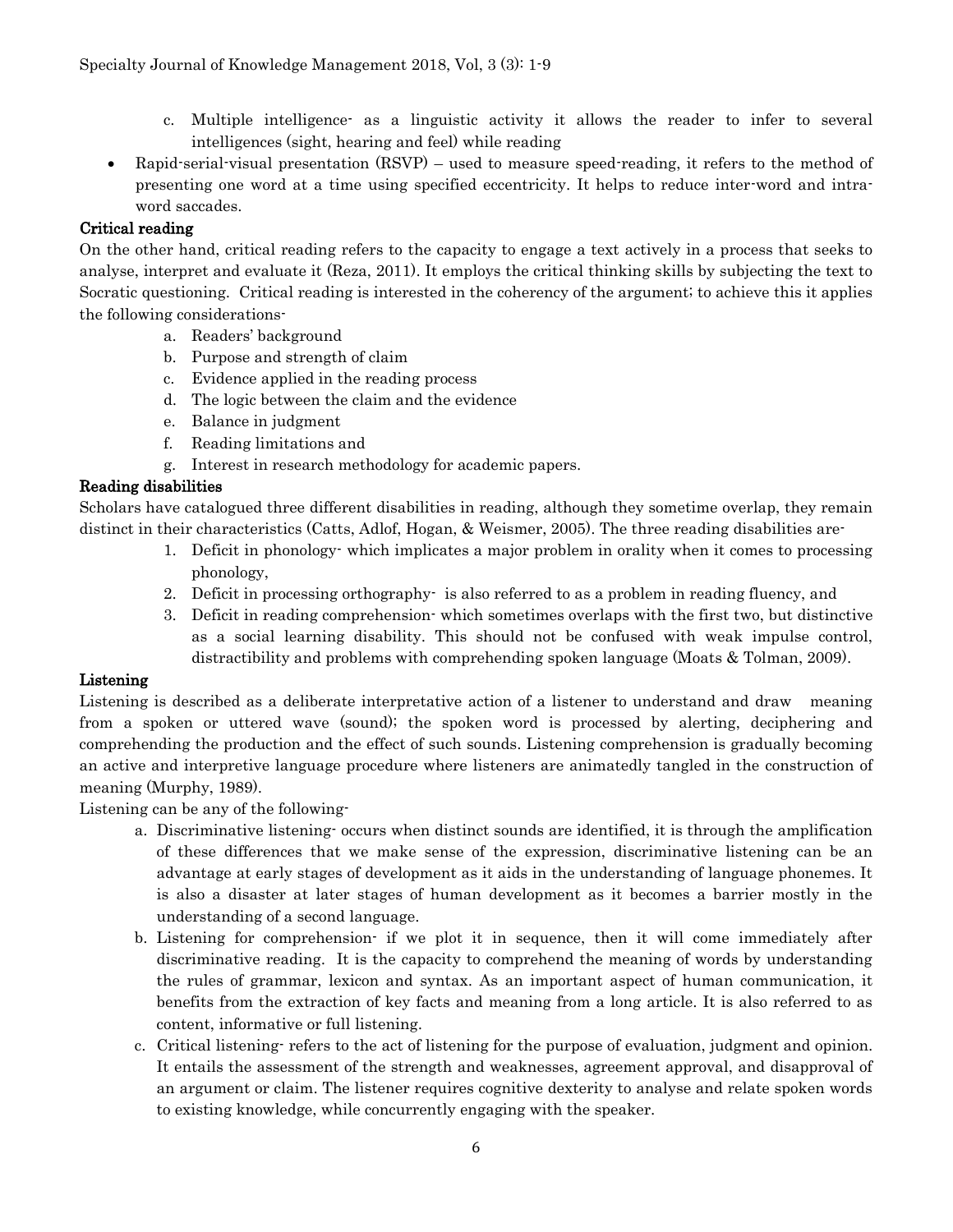- d. Biased listening- also known as filter listening is when the listener deliberately guides his comprehension, where they often misinterpreted the speaker based on certain typecasts.
- e. Evaluative listening- is a combination of critical listening and biased listening, it evaluates the authenticity of the argument or claim. It is an important skill when in a persuasive situation; it is strong enough to change our perceptions at the same time and strong enough to deepen it.
- f. Appreciative listening- an appreciative listener skims for cognitive consonants, which enables him to draw pleasure from the spoken words such as good speeches, poetry or music.
- g. Sympathetic listening- it is a type of listening that demonstrates concerns to the speaker; by becoming more attentive we express our happiness at their bliss and sorrow for their troubles.
- h. Empathetic listening- empathy is beyond sympathy, the listener is placed in the speakers' context which includes his emotions and compassion. It thrives on discrimination and a close attention to non-verbal cues. Empathetic listening can be used to exhume all the facts from a speaker, irrespective of whether the empathy is faked; the speaker feels a complete sense of belonging, which unconsciously leads to emotional surrender (self-disclosure).
- i. Therapeutic listening- when empathetic listening is taken a step further we have therapeutic listening, which demonstrates deep connection with the speaker enabled to establish the needed atmosphere for deep understanding or behavioural changes. It is common in social institutions where communication is emphasized in the healing process.
- j. Dialogic listening- this refers to the ability of the listener to derive meaning from the speaker through conversation, this will include a pendulum exchange of ideas and information until the listener is able to comprehend the speaker, and
- k. Relationship listening- another important aspect of listening is the ability to sustain relationships; this can be business relationship or even marital relationships (Beckman, Markakis, Suchman, & Frankel, 1994). The endurance to listen for hours without fatigue is earned by both parties who are both listeners and speakers at the same time.

# Conclusion

Human communication cannot be separated from critical thinking, however to think critically we must be able to read and in-between we must learn to listen, to listen to critical voices and sometimes to listen to our own voices. While critical thinking is essential for critical scholarship, it accentuates the importance of reading and listening within the context of criticalism rather than academic specificity. Critical thinking in human communication helps to establish intellectual standards and tools for comprehension analysis that encourages critical scholars to explore and construct; critique and amalgamate complex ideas and sophisticated texts.

Thinking is actually our ability to read and listen which allow us to navigate a nascent path through dialogism. We get well by our mastery of language skills, we build our confidence quickly, comprehend complex texts easily. Our sojourn in criticalism is rooted in clarity and coherence. In this study, it has seen what it means to think, read and listen, and also the refinement in critical thinking, critical reading and critical listening has been presented. The critical scholar is therefore better informed to evaluate, produce and decipher an increasingly complex information, ideas, and evidence simply by listening and speaking as well as critical thinking.

### References

1. Beckman, H. B., Markakis, K. M., Suchman, A. L., & Frankel, R. M. (1994). The doctor-patient relationship and malpractice: lessons from plaintiff depositions. Archives of internal medicine, 1365- 1370.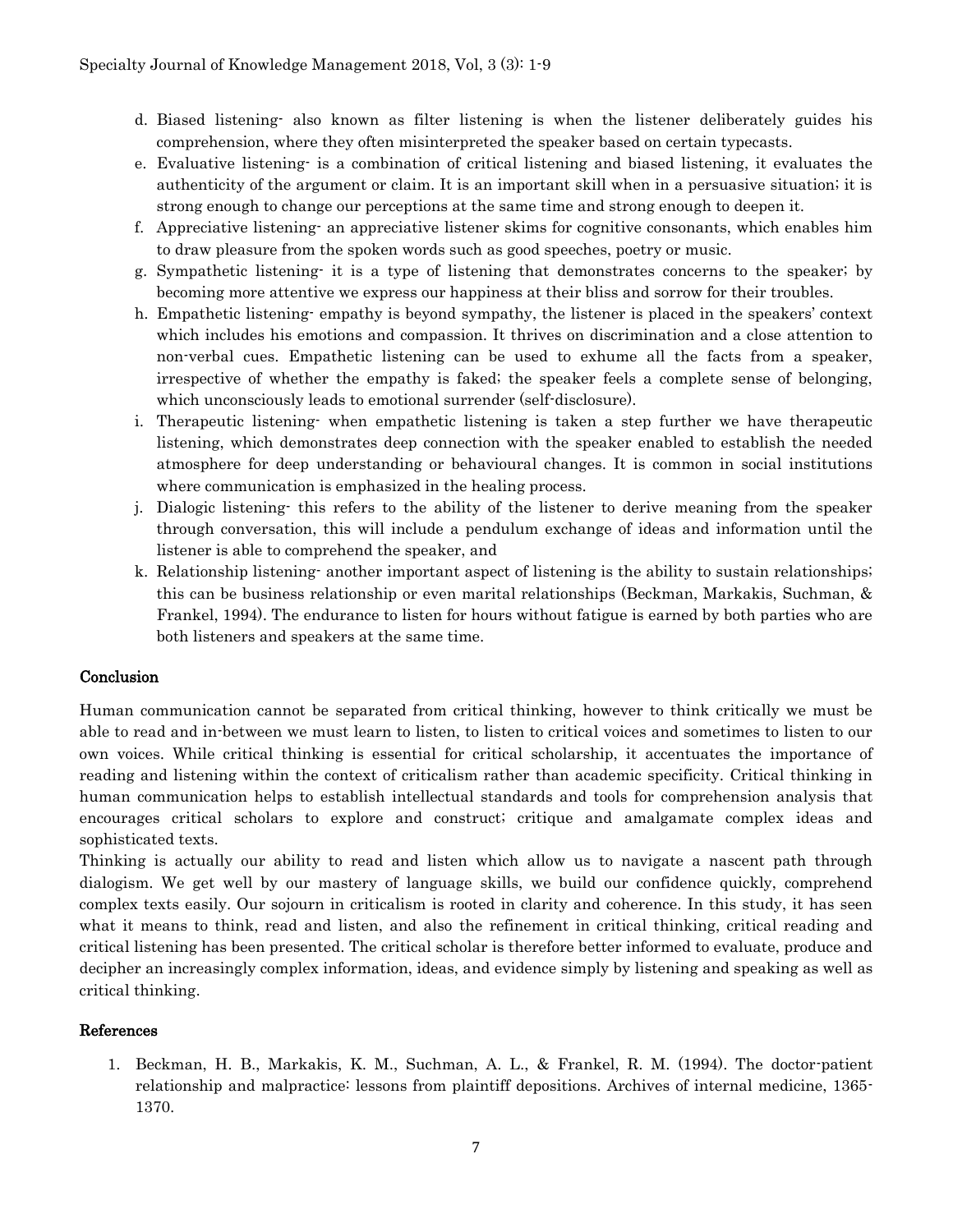- 2. Bhanderi, K. (2015). Good thinking, good life. Kalpesh Bhanderi.
- 3. Catts, H. W., Adlof, S. M., Hogan, T., & Weismer, S. E. (2005). Are specific language impairment and dyslexia distinct disorders? Retrieved from US National Library of Medicine: http://www.ncbi.nlm.nih.gov/pmc/articles/PMC2853030/
- 4. Chang, F. R. (1983). Mental processes in reading: A methodological review. Reading Research Quarterly, 216-130.
- 5. Church, I. (2015, March 09). Thinking about Intellectual Humility. Retrieved from The philosophy and theology of intellectual humility: http://humility.slu.edu/blog/thinking-about-intellectualhumility.html
- 6. Coulson, A. J. (2008). Delivering education. Hoover Institution, 11-22.
- 7. De Certeau, M. (1984). Reading as poaching." The practice of everyday life. Berkeley: University of California Press.
- 8. Deligiorgi, K. (2005). Kant: And the culture of enlightment. Albany: State University of New York Press.
- 9. Demiral, H. (2013). Cultural components used by learners of Turkish as a foreign language for reading comprehension. Anthroplogist, 561-573.
- 10. Egan, B. D. (2016). The role of critical thinking in problem anaysis. Retrieved from Global Knowledge Training: https://d1wl9nui6miy8.cloudfront.net/media/965907/wp-role-of-critical-thinking-problemanalysis.pdf
- 11. Harrison, R. P. (2011, January 1). What can you learn from Machiavelli? Retrieved from Yale Insights: http://insights.som.yale.edu/insights/what-can-you-learn-machiavelli
- 12. Herrema, M. (2005). Why is reading in the 21st century a problem? Retrieved from University of Kent, News Center: https://www.kent.ac.uk/news/culture/7194/why-is-reading-in-the-twenty-first-centurysuch-a-problem
- 13. Irandoust, H., & Boury-Brisset, A.-C. (2005). Supporting critical thinking with critiquing systems in military C2 environments. 10th International command and control research and technology symposium. Canada: Valcatier.
- 14. Jajdelska, E. (2007). Silent reading and the birth of the narrator. Toronto: University of Toronto Press.
- 15. Joachin, H. (1957). Full text of "Descartess rules for the direction of the mind". London: George Allen & UNWJN Limited.
- 16. McClinton, B. (2010). Bacon's advancement of learning. Retrieved from Humanist Master Pieces: http://humanistni.org/filestore/image/advancement.pdf
- 17. Melton, G. (2011). Unbelief (religious skepticism, atheism, humanism, naturalism, secularism, rationalism, irreligion, agnosticism, and related perspectives). San Diego: San Diego State University.
- 18. Moats, L., & Tolman, C. (2009). The challenge of learning to read (Module 1). Boston: Sporis West.
- 19. Moidel, S. (1998). Speed Reading for Business. Baron's Educational, 23-24.
- 20. Murphy, J. M. (1989). Listening in a second language: Hermeneutics and inner speech. TESL journal Canada, Vol 6, No 2.
- 21. Nadel, M., Majewski, V., & Sullivan-Cosseti, M. (2007). Social work and service learning: Partnerships for social justice. Rowman and Little Field.
- 22. Neuman, S. B. (1996). Children engaging in storybook reading: the influence of access to print resources, opportunity, and parental interaction. Early Childhood Research Quarterly, 495-513.
- 23. Nichols, R. G., & Stevens, L. A. (1957). Listening to people. Havard Business Review. Retrieved from https://hbr.org/1957/09/listening-to-people/ar/1
- 24. Oyler, D. R., & Romanelli, F. (2014). The fact of ignorance: Revisiting the socratic method as a tool for teaching critical thinking. American Journal of Pharmaceutical Education, 78.